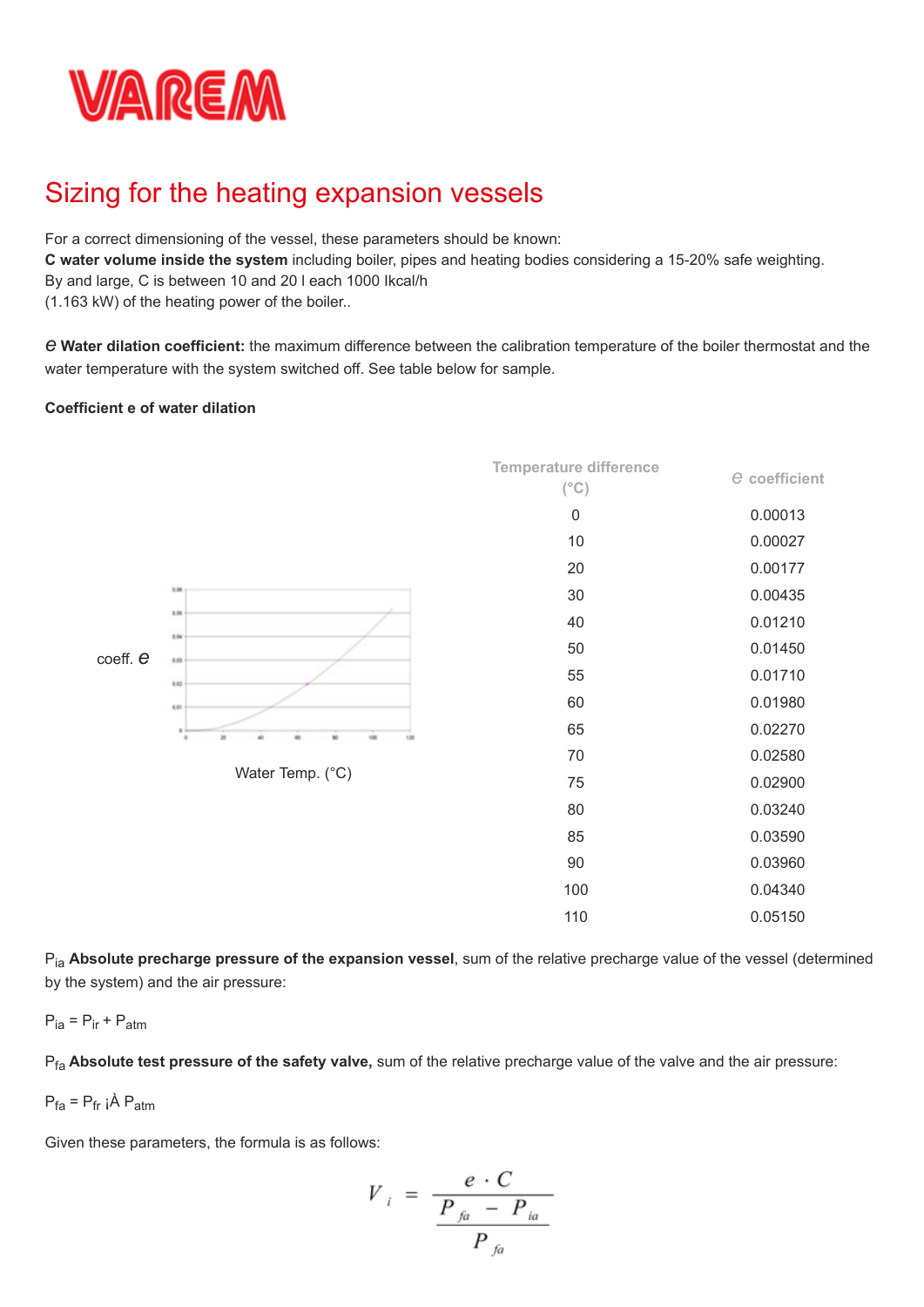*V*, is the result, measured in liters, of the calculation. For a correct dimensioning, choose the smallest expansion vessel

## **Example of calculation**

| $C = 5501$                         | quantity of water in the installation                                    |
|------------------------------------|--------------------------------------------------------------------------|
| $t_i = 5 °C$                       | water temperature with the system switched off                           |
| $tr = 70 °C$                       | water temperature with the system operating                              |
| $\Delta(t) = 70$ °C - 5 °C =65 °C  | temperature difference                                                   |
| $e = 0,0198$                       | dilation coefficient measured by temperature difference, see table above |
| $Pr = 1.5$ bar                     | relative system precharge pressure                                       |
| $Pi_a = 1.5$ bar + 1 bar = 2.5 bar | absolute system precharge pressure                                       |
| $Pr=3$ bar                         | relative safety valve test pressure                                      |
| $Pfa = 3 bar + 1 bar = 4 bar$      | absolute safety valve test pressure                                      |

$$
\frac{0,01985 \cdot 550}{(4-2,5)/4} = 29,04 \longrightarrow \text{Maxivarem LR UR 351}
$$

# Dimensioning of an expansion vessel for conditioning systems

The water circuit on a conditioning system provides cold water from a refrigeration group and returns it after heating. The pi pressure is equal to the maximum system pressure, that is the maximum temperature reached by the system, preventively calculated 50 °C.

The pf pressure is the value reached at minimum temperature, about 4 °C (in case of lower temperature, please check for possible modifications to the equation).

The capacity of the tank is given by:

$$
V_i = \frac{e \cdot C}{\frac{P_{ia} - P_{fa}}{P_{ia}}}
$$

### **Useful volume of water in the tank**

The value of the air pressure in the tank balances the water pressure. Considering the air compression isotherm, the pV product is constant. Introducing water in the tank, the air volume decreases, increasing pressure.

See the table below for an example of constant pV ratio in a 100 lts, tank with an absolute precharge pressure of 2 bar (constant pV ratio: 200).

| Water pressure (bar))                          | Water content (Its.) |
|------------------------------------------------|----------------------|
|                                                |                      |
|                                                | 40                   |
| 8                                              | 65                   |
| 100 lts. tank with precharge pressure of 2 bar |                      |